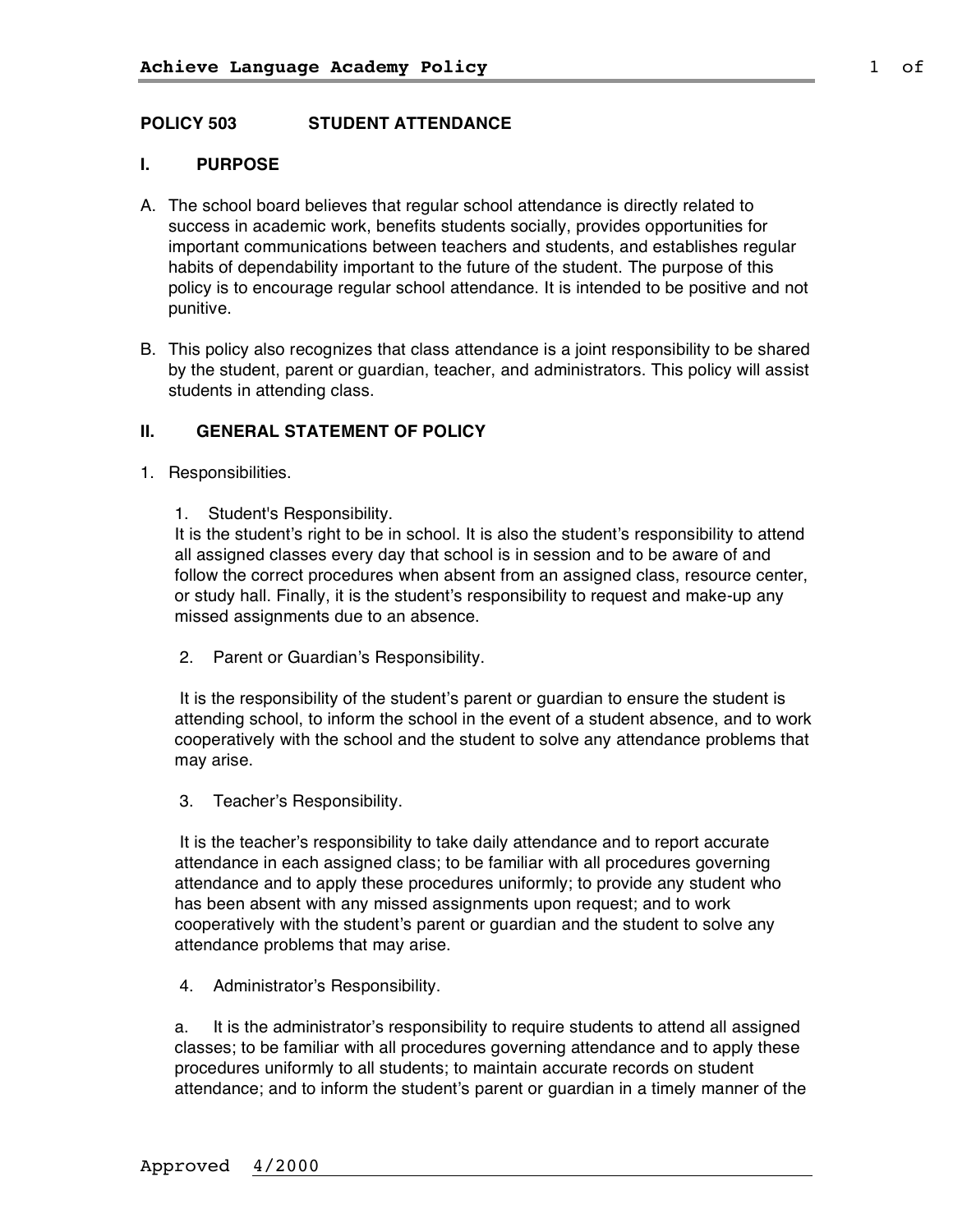student's attendance problem and to work cooperatively to solve attendance problems.

b. In accordance with the regulations of the Minnesota Department of Children, Families and Learning and the Minnesota Compulsory Instruction Law, M.S. 120.101, the students of the school district are required to attend all assigned classes every day school is in session.

- B. Attendance Procedures
- 1. Excused Absences.
- a. The following reasons shall be sufficient to constitute excused absences:
	- 1. Illness.
	- 2. Serious illness in the student's immediate family.
	- 3. A death in the student's immediate family or of a close friend or relative.
	- 4. Medical or dental treatment.
	- 5. Court appearances occasioned by family or personal action.
	- 6. Religious instruction not to exceed three hours in any week.
	- 7. Physical emergency conditions such as fire, flood, storm, etc.
	- 8. Removal of a student pursuant to a suspension. Suspensions are to be handled as per the provisions of the Pupil Fair Dismissal Act, M.S. 127.26 - 127.39.
	- 9. Other good and sufficient reasons for absence approved by the principal.
- b. Consequences of Excused Absences.

Students whose absences are excused are required to make- up all assignments missed or to complete alternative assignments as deemed appropriate by the classroom teacher.

2. Unexcused Absences.

a. Examples of absences which will not be excused include, but are not limited to, the following:

- 1. Truancy. An absence by a student which was not approved by the parent and/or the school district.
- 2. Any absence in which the student/parent/guardian failed to comply with any reporting requirements of the school district's attendance procedures.
- 3. Caring for other children at home orwork at home.
- 4. Work at a business, except under a school-sponsored work- release program.
- b. Consequences of Unexcused Absences.

Days during which a student is suspended from school shall not be counted in a student's total cumulated unexcused absences. In cases of recurring unexcused absences, the administration may also request the county attorney to file a petition with the juvenile court, pursuant to Minnesota Statutes.

3. Students with unexcused absences shall be subject to discipline in the following manner: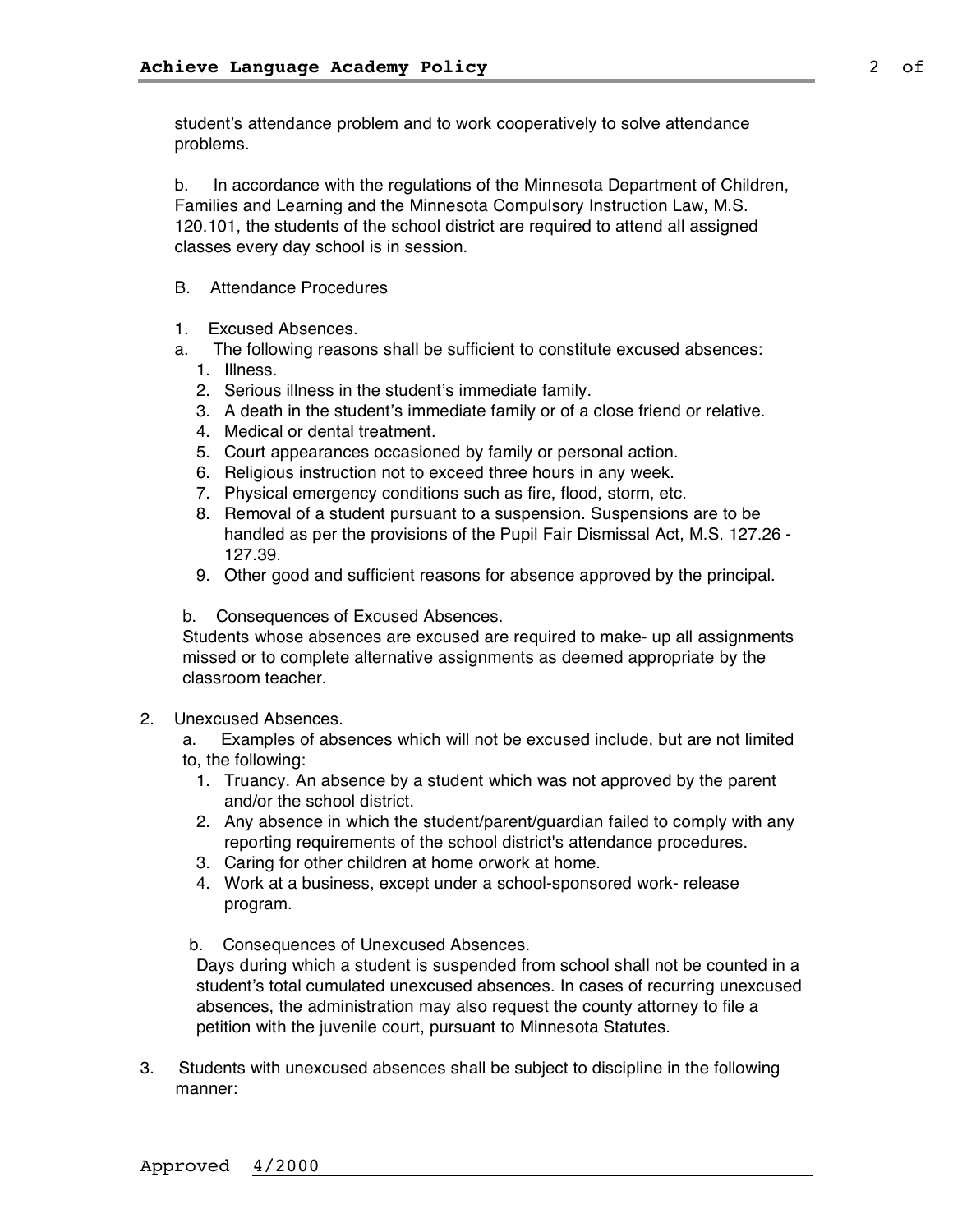- 1. Teachers have the option of determining the appropriateness and acceptability of make-up work and of accepting, rejecting, or diminishing the value of make-up work submitted to cover unexcused absences.
- 2. student's parent or guardian will be notified of unexcused absences in an appropriate manner.
- 3. After three (3) cumulated unexcused absences in a quarter or six (6) in a semester, the administration may impose the loss of academic credit in the class or classes from which the student has been absent.
- C. Tardiness.

Definition: Students are expected to be in their assigned area at designated times. Failure to do so constitutes tardiness.

- 1. Excused Tardiness. Valid excuses for tardiness may include:
	- a) illness;
	- b) serious illness in the student's immediate family;
	- c) a death in the student's immediate family or of a close friend or relative;
	- d) medical or dental treatment;
	- e) court appearances occasioned by family or
	- f) personal action;
	- g) physical emergency conditions such as fire, flood,
	- h) storm, etc;
	- i) late school bus.
	- j) an educational necessity verified in writing by a
	- k) staff member.
- 2. Unexcused Tardiness.
	- a. An unexcused tardiness is failing to be in an assigned area at the designated time class period commences without a valid excuse.
	- b. Consequences of tardiness may include detention and/or other measures including loss of class credit.
- D. Participation in School-Sponsored Extracurricular Activities and School-Sponsored On-the-Job Training Programs.
	- 1. This policy applies to all students involved in any school-sponsored extracurricular activity scheduled either during or outside the school day and any school-sponsored on-the-job training programs.
	- 2. A student may not participate in any school-sponsored activity or program if he or she has been absent from school that day, unless approved by the principal.
	- 3. If a student is suspended from school, he or she may not participate in any school-sponsored activity or program that day.

#### **III. DISSEMINATION OF POLICY**

Copies of this policy shall be made available to all students/parents/guardians at the commencement of each school year. This policy shall also be available upon request in principal's and social worker's offices.